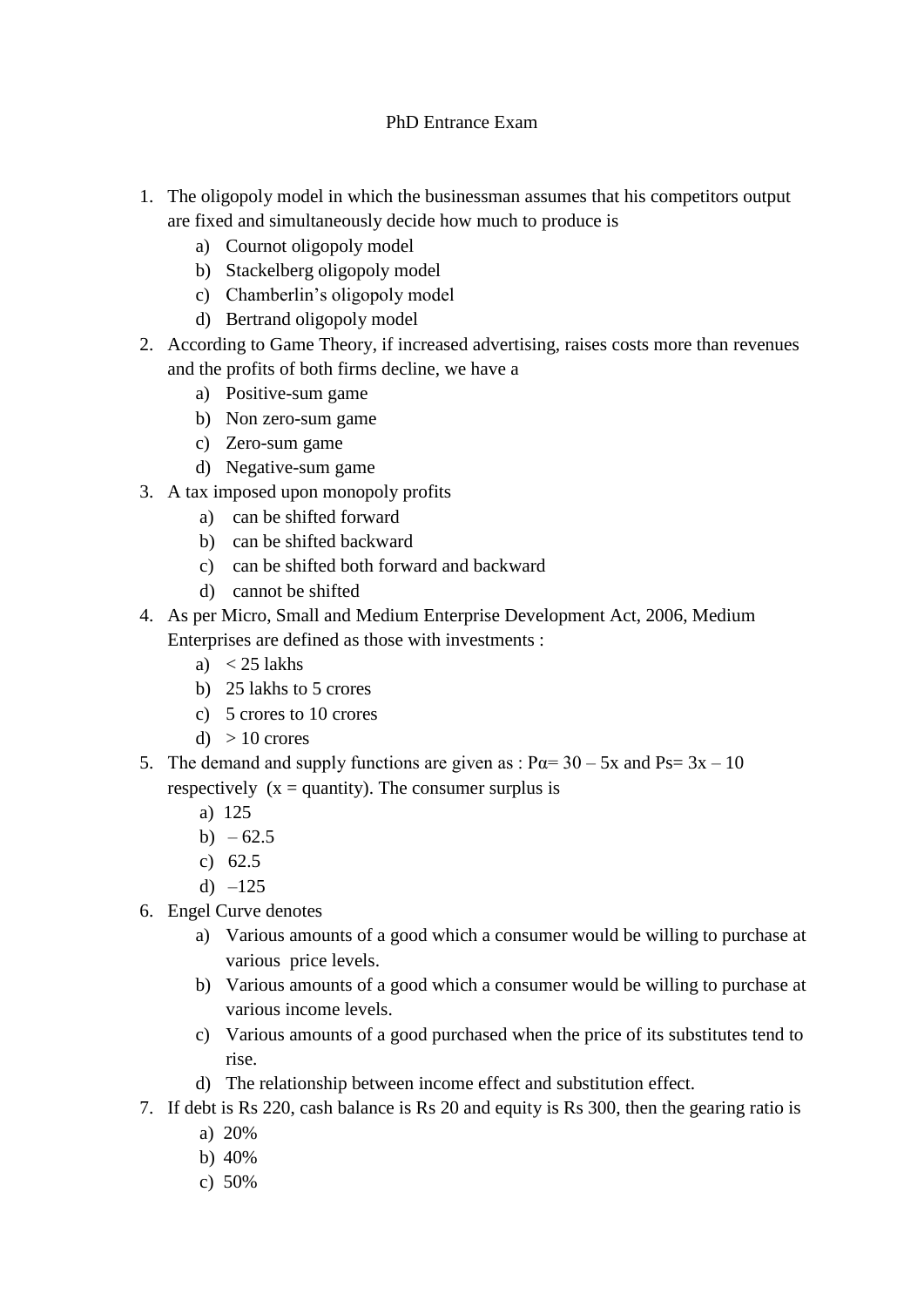- d) 30%
- 8. The mathematical formula for joint probabilities  $P(AB) = P(A/B) \times P(B)$ , holds when
	- a) The events are statistically independent.
	- b) The events are statistically dependent.
	- c) The event is either independent or dependent.
	- d) None of the above
- 9. Indicate the cost of equity capital, based on capital asset pricing model, with the following information :

Beta coefficient  $-1.40$  Risk-free rate of interest  $-9\%$ 

Expected Rate of Return on equity in the market  $-16\%$ 

- a) 9.8%
- b) 18%
- c) 18.8%
- d) 16%
- 10. Where does recognition of an Employee fall in Maslow's hierarchy of needs theory ?
	- a) Self-actualisation
	- b) Security needs
	- c) Social needs
	- d) Esteem needs
- 11. Duty levied on the value of goods imported is referred to as
	- a) Ad valorem Duty
	- b) Compound Duty
	- c) Specific Duty
	- d) Import Duty
- 12. Which of the following can be included in the current account of the balance of payments ?
	- i. Purchase of goods from abroad
	- ii. Sale of services abroad
	- iii. Workers' remittances from aboard
	- iv. Sale of copyright to foreigners
	- v. Direct investment in equity capital

Codes :

- a)  $(i)$ ,  $(ii)$  and  $(iii)$
- b) (i), (ii) and (iv)
- c) (i), (ii), (iii) and (v)
- d) (i), (ii), (iii) and (iv)
- 13. Who observed that a worker's behaviour and sentiments are closely related ?
	- a) Peter Drucker
	- b) Elton Mayo
	- c) F.W. Taylor
	- d) Dale Yoder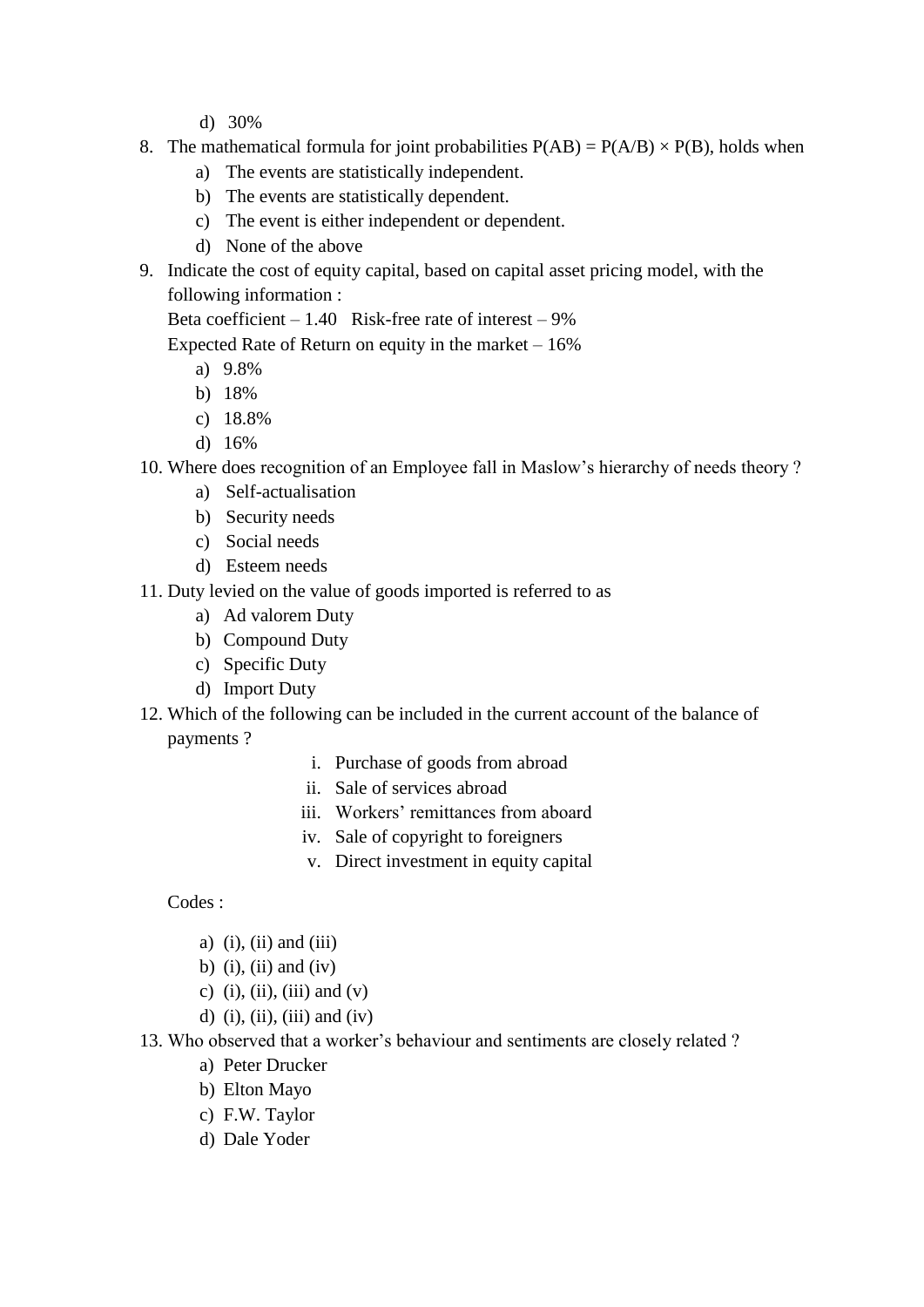- 14. Income elasticity of demand for food in developed countries is less than
	- a) zero
	- b) 1
	- c)  $2$
	- d) 3
- 15. In case of Fixed Exchange Rate regime adjustment in Balance of Payments takes place through
	- a) changes in price level
	- b) changes in exchange rate
	- c) changes in interest rate
	- d) none of the above
- 16. Given a production function  $Q = AL^{\alpha} K^{\beta}$ ; α,  $\beta > 0$ , increasing returns to scale requires that
	- a)  $\alpha + \beta = 1$
	- b)  $\alpha + \beta = 0$
	- c)  $\alpha + \beta > 0$
	- d)  $\alpha + \beta > 1$
- 17. In a multiple regression with three independent variables, the regression coefficients are to be tested. Which test would be used ?
	- a) Z test
	- b) F test
	- c) χ2 test
	- d) T- test
- 18. Which of the following ratios are taken into consideration by a banker before sanctioning the loan?
	- a) Proprietory Ratio
	- b) Stock-Turnover Ratio
	- c) Debt-Equity Ratio
	- d) All of the above
- 19. At which stage of product-life-cycle are the pricing decisions most complex ?
	- a) Decline
	- b) Growth
	- c) Introduction
	- d) Maturity
- 20. Optimal input combination to minimize the cost for a given output will be at the point where :
	- a) Isocost is tangent to Isoquant
	- b) MRTS between inputs is equal
	- c) Any movement from optimum point will lead to low level of output
	- d) All the above conditions are fulfilled.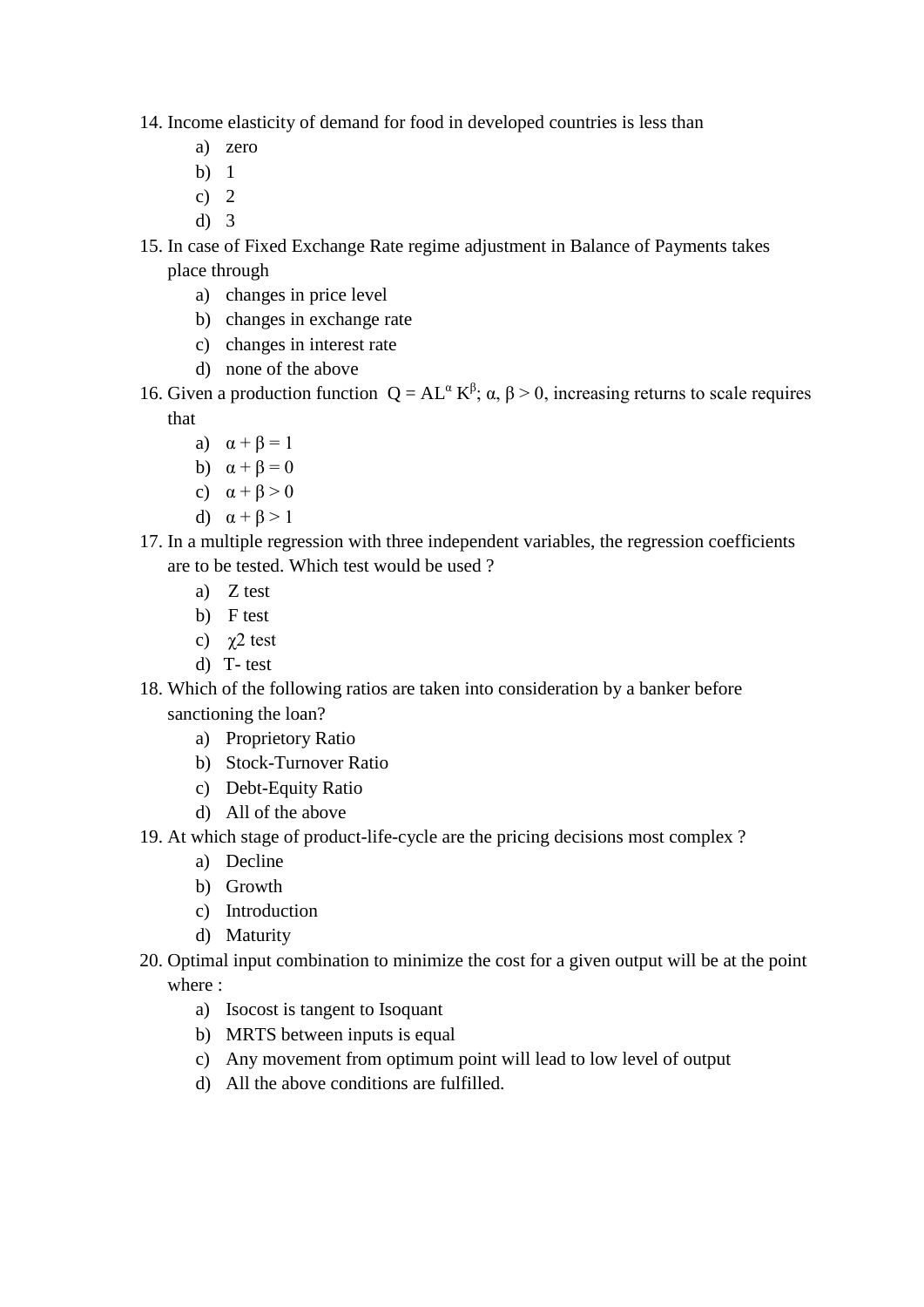- 21. If a chi-square test is to be performed on a contingency table with 3 rows and 4 columns, how many degrees of freedom should be used ?
	- a) 6
	- b) 12
	- c) 8
	- d) 9
- 22. According to the Boston Consulting group, a business, which has a strong market share in a low growth industry is referred to as a
	- a) Dog
	- b) Cash Cow
	- c) Star
	- d) Question mark
- 23. In the managerial grid, the managers who have little or no concern for production but are concerned only or people are known as what type of managers ?
	- a) 1.1 Management
	- b) 5.5 Management
	- c) 9.1 Management
	- d) 1.9 Management
- 24. Financial leverage in a firm is positively affected by
	- a) Intensity of tangible assets
	- b) Operating leverage
	- c) Profitability
	- d) Tax Rate
- 25. What does a high payout ratio indicate?
	- a) A High Earning Per Share (EPS)
	- b) The management is not ploughing back enough profit**.**
	- c) The management is ploughing back profit.
	- d) The company is earning high profit.
- 26. The major provisions for employees' health and safety are contained in
	- a) The Industrial Disputes Act, 1947
	- b) The Factories Act, 1948
	- c) The Industrial Employment (Standing Orders) Act, 1946
	- d) The Employees' Compensation Act, 1923
- 27. Out of the following, which are the important objectives of IMF ?
	- (i) To promote exchange rate stability
	- (ii) To create standby reserves
	- (iii) To print International currency notes
	- (iv) To establish a multilateral system of payments.
	- (v) To maintain orderly exchange rate stability
	- (vi) To create employment

Codes :

- a) (ii), (iv), (v), (vi)
- b) (iii),  $(v)$ ,  $(vi)$
- c) (i), (ii), (iv), (v)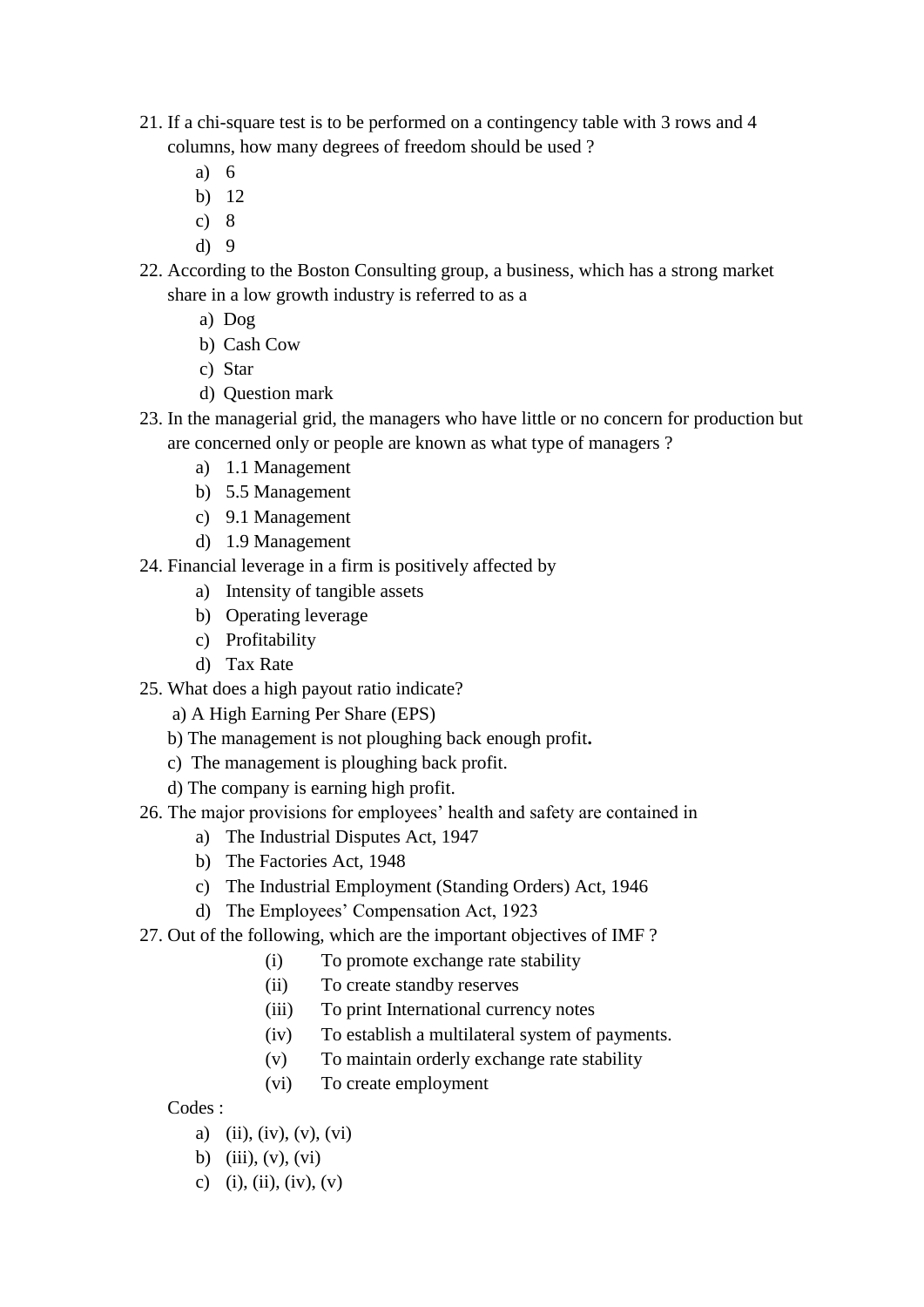- d) (i), (ii), (v), (vi)
- 28. Which of the following deductions will not come under Sec. 80 of the Income Tax Act ?
	- a) Deduction in the case of a person with disability
	- b) Deduction for interest paid on loan taken for pursuing higher education
	- c) Deduction for interest on loan taken for the construction / purchase of house property
	- d) Deduction for repayment of any instalment of principal amount borrowed for the purchase / construction of house property
- 29. According to Henry Mintberg, managers perform three roles. Indicate the one role which is not among them.
	- a) Decisional
	- b) Informational
	- c) Interpersonal
	- d) Supervisory
- 30. Which of the following techniques permits the complainant to remain anonymous ?
	- a) The exit interview
	- b) The gripe-box system
	- c) The opinion survey
	- d) None of the above
- 31. Which of the following is not a welfare provision under the Factories Act, 1948 ?
	- a) Canteen
	- b) Crèches
	- c) First Aid
	- d) Drinking water
- 32. In the social-cultural arena, marketers may not understand
	- a) People's views
	- b) Organisation's views
	- c) Society's views
	- d) Government's views
- 33. If in the optimal solution of a linear programming problem, a non-basic variable has zero value in the  $C_i - Z_i$  row, the problem
	- a) has no feasible solution
	- b) has multiple optimal solutions
	- c) is unbounded
	- d) (a) and (b), but not  $(c)$
- 34. The managerial process of developing and maintaining a viable fit between an organisation's objectives, skills, and resources, and its market opportunities is called
	- a) Establishing strategic business units
	- b) Market-oriented strategic planning
	- c) Market research
	- d) Portfolio analysis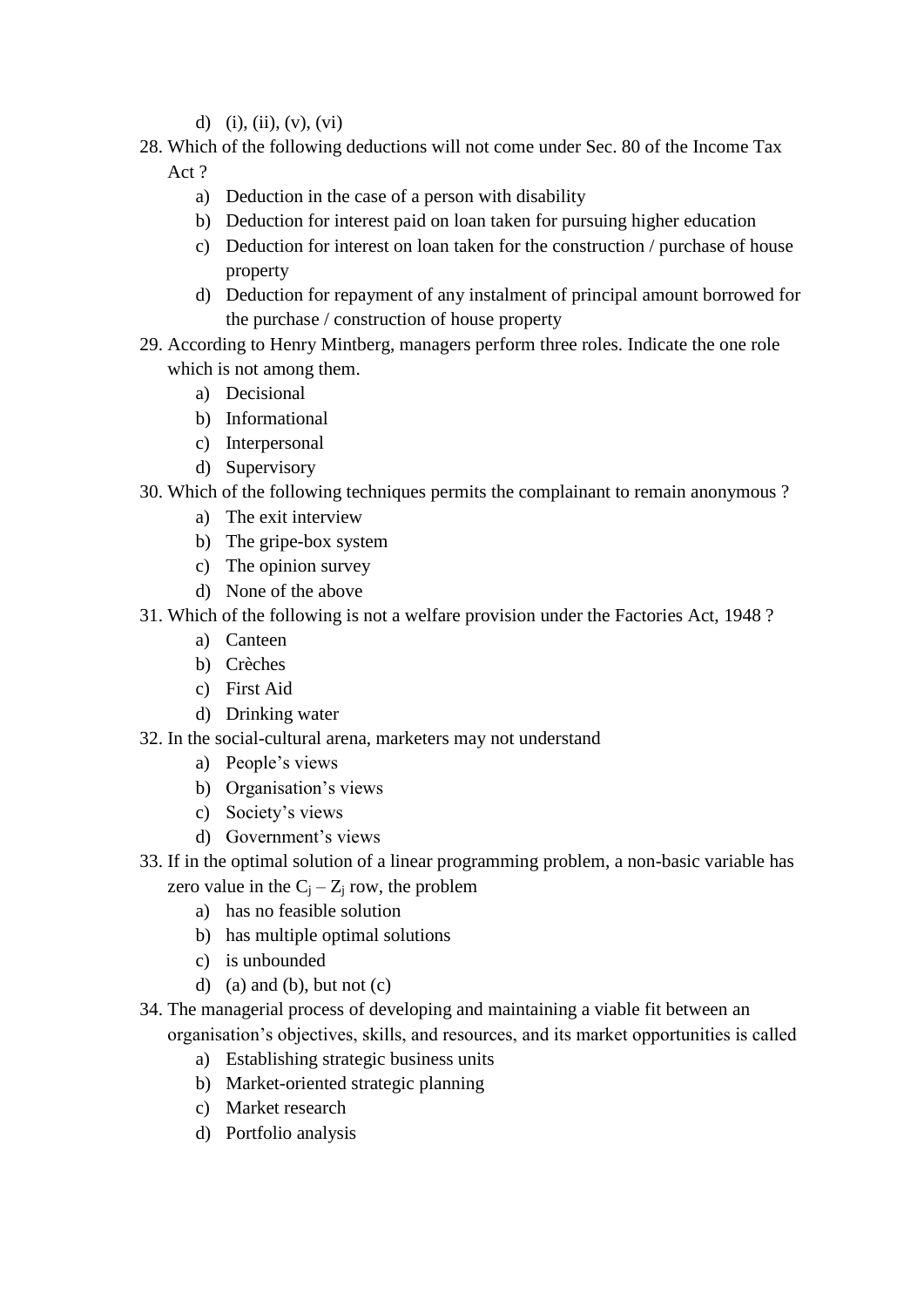- 35. If a person buys one ticket of a State lottery, then the probability that he wins a price is 0.11. If a person buys one ticket each month for five months, what is the probability that he will win least one price ?
	- a) 0.55
	- b) 0.50
	- c) 0.44
	- d) 0.56
- 36. The method of collecting money for Corporate Social Responsibility (CSR) by raising prices or following many other unethical ways is often described as :
	- a) Reverse effect
	- b) Reverse Robinhood effect
	- c) Boomerang
	- d) Roosevelt effect
- 37. According to Fiedler's Contingency Model of Leadership, which one of the following is not a situational variable ?
	- a) Leader-Member relations
	- b) Task structure
	- c) Position power
	- d) Maturity of followers
- 38. Holistic marketing does not include
	- a) Internal Marketing
	- b) Integrated Marketing
	- c) Performance Marketing
	- d) Financial Marketing
- 39. Trade Union strike supporting a political cause and affecting production activities is a problem related to
	- a) Socio-economic phenomenon
	- b) Ethical and technical phenomenon
	- c) Ethical and economic phenomenon
	- d) Socio-political phenomenon
- 40. Which of the legislations listed below do not form part of the marketing environment of India ?
	- a) The Drugs and Cosmetics Act, 1940
	- b) The Prevention of Food and Adulteration Act, 1954
	- c) The Monopolies and Restrictive Trade Practices Act, 1969
	- d) Both  $(B)$  and  $(C)$
- 41. Which of the following would generally require the largest sample size?
	- a) Cluster Sampling
	- b) Simple random sampling
	- c) Systematic sampling
	- d) Proportional stratified sampling
- 42. Hypotheses in qualitative research studies usually  $\qquad$ .
	- a) Are very specific and stated prior to beginning the study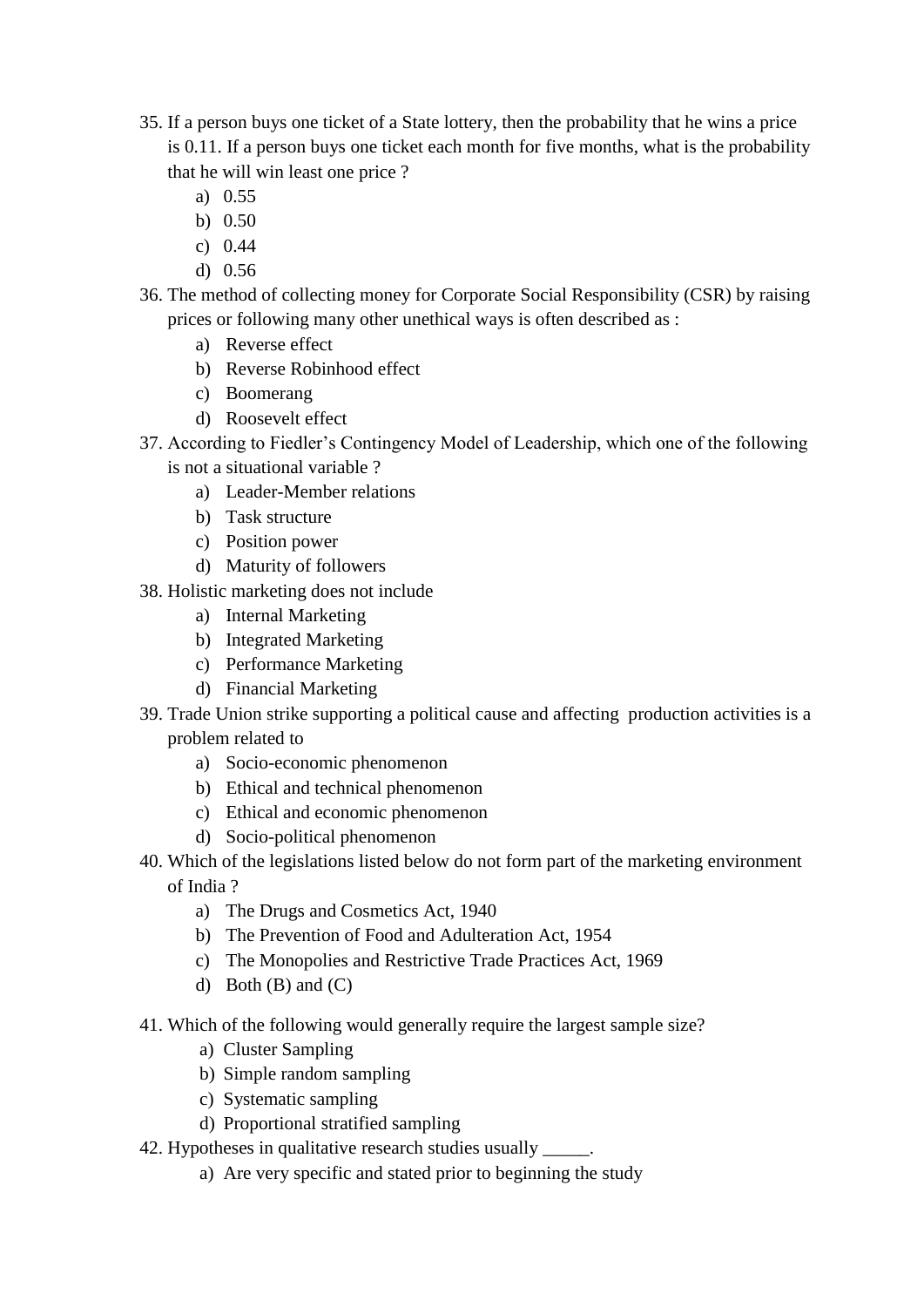- b) Are often generated as the data are collected, interpreted, and analyzed
- c) Are never used
- d) Are always stated after the research study has been completed
- 43. The statement of purpose in a research study should:
	- a) Identify the design of the study
	- b) Identify the intent or objective of the study
	- c) Specify the type of people to be used in the study
	- d) Describe the study
- 44. The feasibility of a research study should be considered in light of:
	- a) Cost and time required to conduct the study
	- b) Skills required of the researcher
	- c) Potential ethical concerns
	- d) All of the above
- 45. A good qualitative problem statement:
	- a) Defines the independent and dependent variables
	- b) Conveys a sense of emerging design
	- c) Specifies a research hypothesis to be tested
	- d) Specifies the relationship between variables that the researcher expects to find
- 46. Which scientific method focuses on testing hypotheses developed from theories?
	- a) Deductive method
	- b) Inductive method
	- c) Hypothesis method
	- d) Pattern method
- 47. Which of the following is not a type of comparative scaling?
	- a) Rank Order Scaling
	- b) Q sort Scaling
	- c) Staple Scaling
	- d) Constant Sum Scaling
- 48. The samples within the group are heterogeneous and between the group are homogeneous
	- a) Cluster Sampling
	- b) Quota Sampling
	- c) Stratified Sampling
	- d) Systematic Sampling
- 49. Which is not a part of longitudinal studies?
	- a) Trend Studies
	- b) Cohort Panel
	- c) Panel Surveys
	- d) Causal Studies
- 50 Sampling is a method used to measure the characteristic of
	- a) Population
	- b) Sample
	- c) Data
	- d) All of the above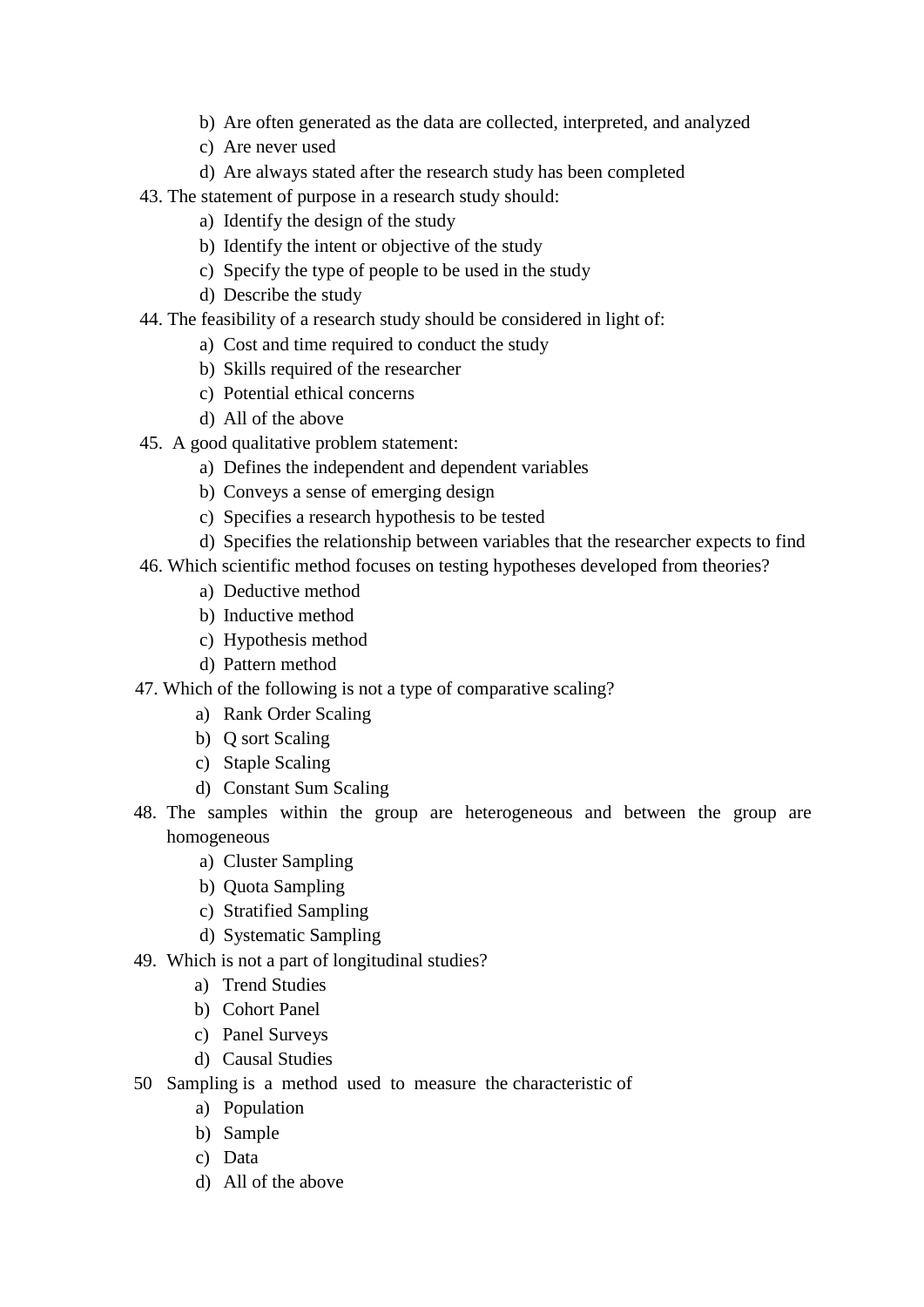- 51. In a Poisson distribution
	- a) Mean & SD are equal
	- b) Mean, variance are equal
	- c) SD & variance are equal
	- d) Both (a) and (b)
- 52. When sample Size increases, Standard error
	- a) Decrease
	- b) Does not change
	- c) Increase
	- d) Decrease Proportionality
- 53. In depth Interview is
	- a) Structured and Personal Interview
	- b) Unstructured and Personal Interview
	- c) Structured and Group Interview
	- d) Unstructured and Group Interview
- 54. "Selection of sample that is a replica of the population" is known as
	- a) Snow Ball Sample
	- b) Judgemental Sample
	- c) Convenience Sample
	- d) Quota Sample
- 55. Anova Technique is used in
	- a) Multiple Samples
	- b) Unique Samples
	- c) Both
	- d) None of These
- 56. Research conducted to prove any immediate problem at hand is known as
	- a) Basic Research
	- b) Applied Research
	- c) Action Research
	- d) None of These
- 57. A list of all the members without duplication is known as
	- a) Sample Frame
	- b) Sample Design
	- c) Census
	- d) None of these
- 58. Testing hypothesis is a
	- a) Inferential statistics
	- b) Descriptive statistics
	- c) Data preparation
	- d) Data analysis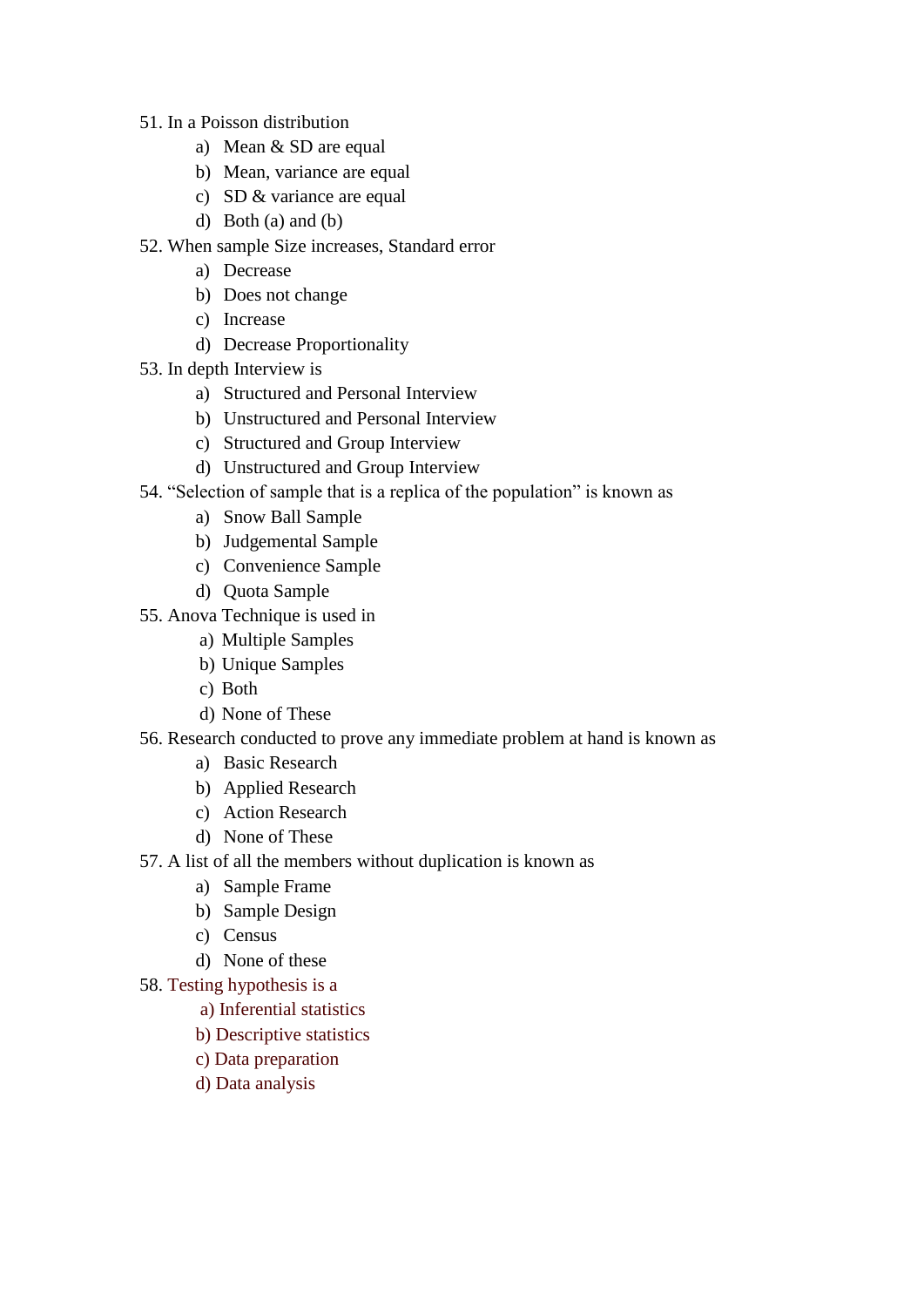59. Type – I error is known as

- a) Consumer's Risk
- b) Producer's Risk
- c) Interviewer's Risk
- d) None of these

60. Parametric tests are performed on

- i) Interval Scale ii) Ordinal Scale
- iii) Nominal Scale iv) Ratio Scale

Codes

- a) i and iii
- b) i and iv
- c) ii and iii
- d) ii and iv